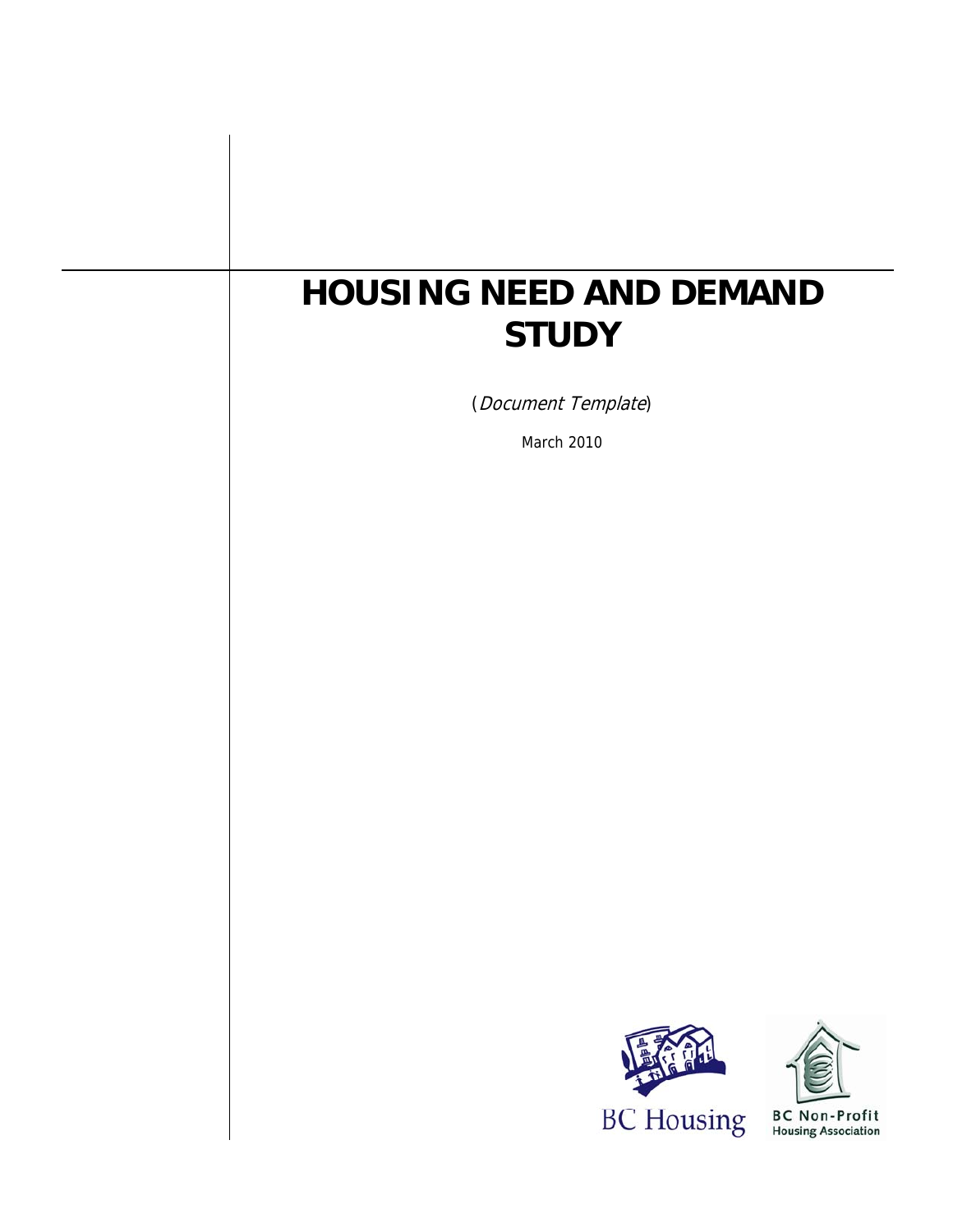#### **Introduction: BC** Housing considers the needs of all municipalities in the Province during deliberations on the location of new affordable housing projects. The objective of such broad-based decision-making is to ensure that affordable housing projects are distributed fairly and equitably across need groups and geographic regions of the Province.

An important part of the deliberations is identifying the level of need and demand for affordable housing in each target community. Usually, the task of identifying this need and demand falls on the project sponsor, which in the past has resulted in markedly different studies. In order to ensure that the need identification process is consistent, and the resulting project evaluations and decisions are fair to all need groups and across all regions of the Province, the *Costing and Targeting Task Group* has developed this document to assist project sponsors in developing need and demand studies. This document includes an example of a simple yet systematic framework that may be followed. Project sponsors are encouraged to modify the framework to suit the project and the community, but should endeavour to address all its key elements.

#### **Overview: What is a Need and Demand Study?**

A Housing Need and Demand study is an analysis of the extent of the need for affordable housing in a community. The typical housing need and demand study has three key components:

- (a) Current Need Analysis;
- (b) Newly Arising Need (Demand) Analysis; and
- (c) Supply Analysis.

The current need analysis seeks to identify households in the community that currently lack their own housing or live in inadequate housing for a variety of reasons, and cannot afford the housing they need in the local housing market without some assistance. In simple terms, the current need analysis seeks to answer the question of who in the community needs affordable housing immediately.

The newly arising need (demand) analysis is a forward-looking view of the need question. Specifically, it relies on the projected or potential short to medium term household composition of the community to estimate the future need for affordable housing in the community. Together, the current and newly arising need analyses allow the proponent to put forward a project that is better able to accommodate the present and future affordable housing needs of the community.

The supply analysis, on the other hand, determines the ability of the community to meet its current and future affordable housing needs in the absence of the proposed project by examining the existing housing stock and anticipated additions.

By stacking the need analyses against the supply situation, both the project sponsor and BC Housing are able to gain a better insight into the level of shortage or glut of affordable housing in the community, as well as the scale and form that the project should take — all of which are critical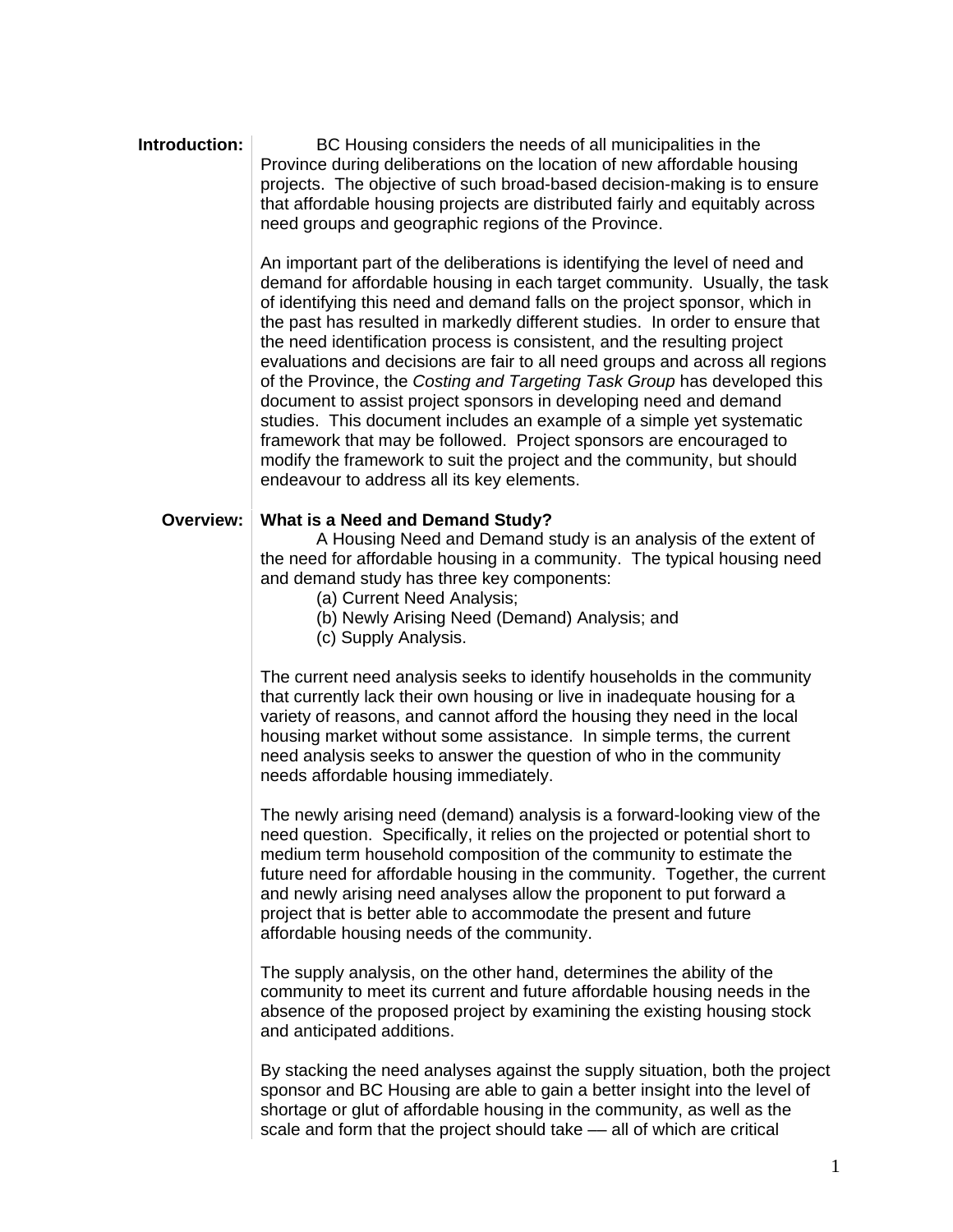factors that must be understood before an affordable housing project can be awarded to a community.

#### **What Are the Requirements of a Need and Demand Study?**

There are numerous approaches to preparing a need and demand study. It is also possible to develop an adequate need and demand analysis based on either quantitative or qualitative information. However, a more useful analysis is one that uses strong qualitative information supported by quantitative data (see explanations below).

#### **Collection and Use of Qualitative Data for a Need and Demand Study**

Throughout your Need and Demand study, it is important to make use of the best available information in order to respond to each of the questions. For the most part, your Need and Demand study will focus on the use of quantitative (statistical, economic or demographic) data, but you may find that qualitative data is useful and necessary, especially if your target population is small or is a very specific group. Qualitative data can be virtually any type of information that cannot be described as a numeric value. Qualitative data is often used to reflect the stories of lived experience.

Examples of qualitative data sources:

- Newspapers, magazines, local television or radio reports
- Interviews with experts, e.g., community leaders, service providers, government officials, people who have experienced homelessness
- Focus groups made up of community members and service providers with knowledge about the need and service gaps in their communities
- Housing industry annual reports and/or other documents
- Government publications, e.g., legislative documents, strategies, conference statements
- Reports from community organizations
- Proceedings of conferences or workshops

In order to make the best use of qualitative data, please remember to:

- Use the most up to date and authoritative information source as possible.
- Present facts over opinions.
- Keep a neutral voice and avoid "opinion" comments.
- Document ALL data sources (qualitative and quantitative).
- Avoid promoting a particular organization above others.
- Seek out multiple data sources.
- Always be clear about the time period covered.
- Let the facts speak for themselves and avoid subjective words such as *very, extremely, adequately*.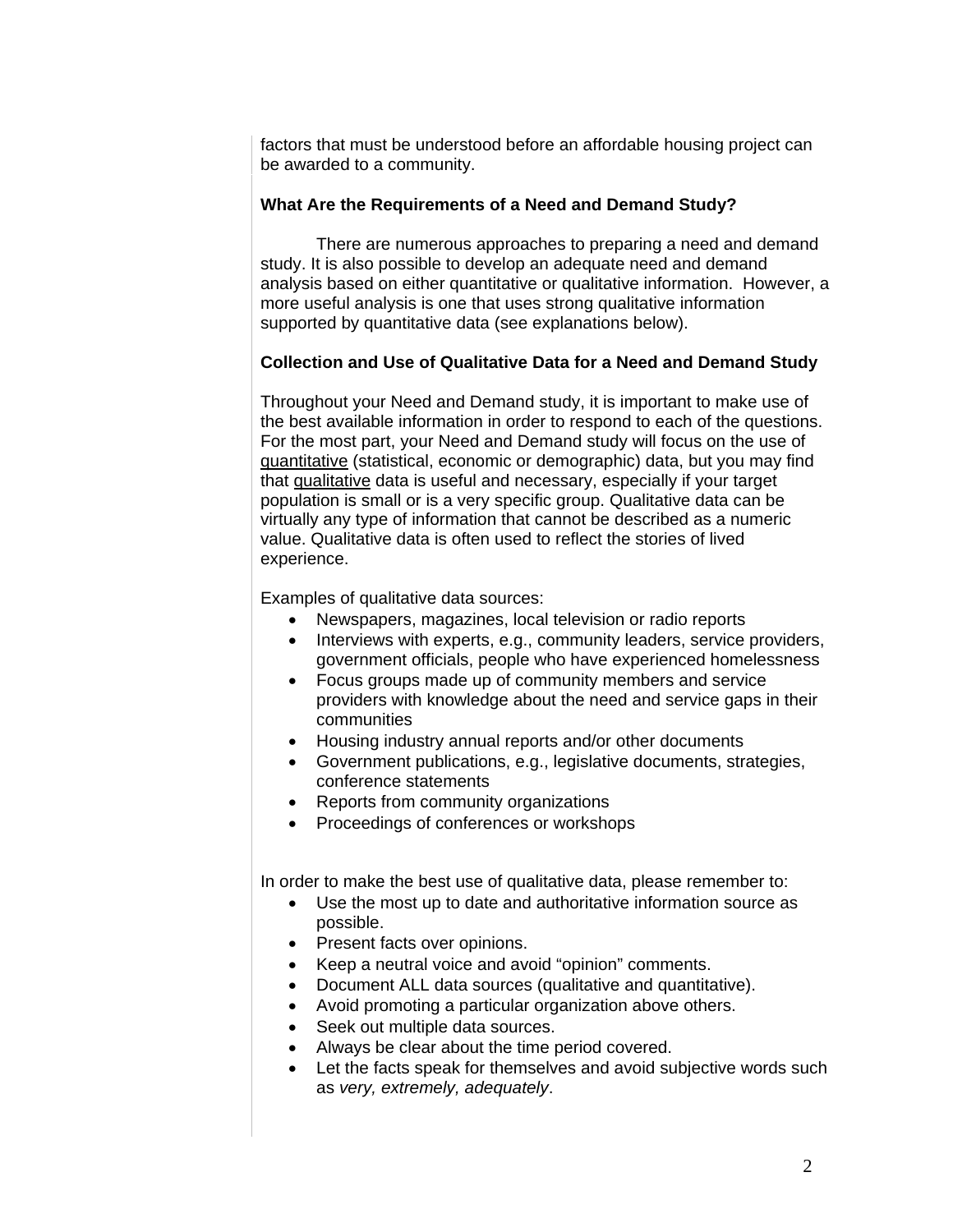### **Identifying Community Amenities**

You may also want to identify amenities that are near your proposed location, or you may want to understand the amenities that are available before you choose a location for your project. Amenities to consider depend on your target client group, and can include the following:

- $\triangleright$  Hospital or medical facilities
- $\triangleright$  Service agencies such as meal programs or mental health supports
- $\triangleright$  Low cost public facilities such as libraries and community recreational centres
- $\triangleright$  Transit stops
- $\triangleright$  Schools and day cares
- $\triangleright$  Commercial centres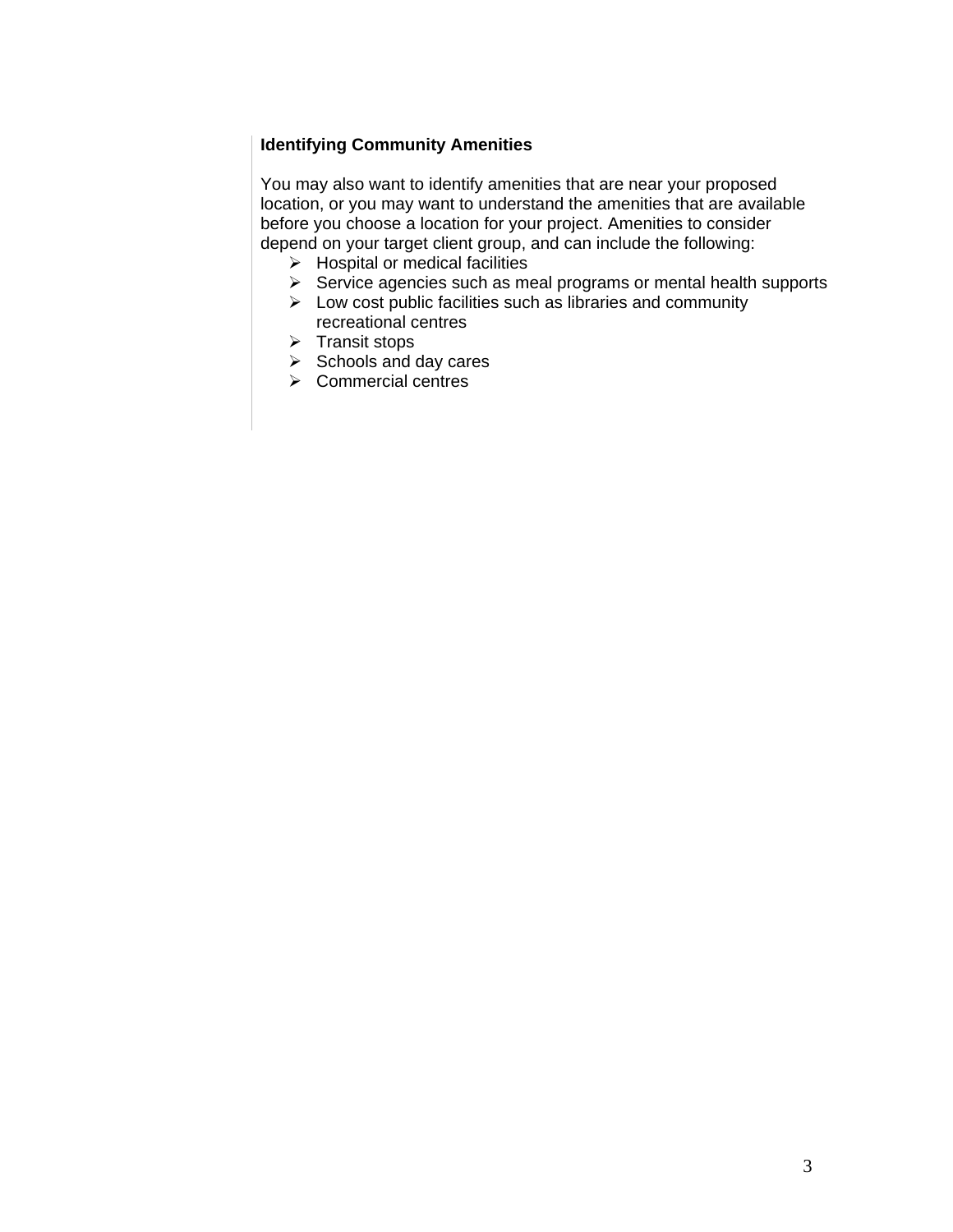## **FRAMEWORK FOR PREPARING A NEED AND DEMAND STUDY**

| Component                                                                                                                                                                                                                                                                                                                                                                                                                                                                                                                                                                                                                                                                                                                                                                                                                                                                                                                                                                                                                                                                                                                                                                                                                                                                                                             | <b>Study Outline</b>                                                                                                                                                                                                                                                                                                                                                                                                                                                                                                  | Sources of Information                                                                                                                                                                                                   |
|-----------------------------------------------------------------------------------------------------------------------------------------------------------------------------------------------------------------------------------------------------------------------------------------------------------------------------------------------------------------------------------------------------------------------------------------------------------------------------------------------------------------------------------------------------------------------------------------------------------------------------------------------------------------------------------------------------------------------------------------------------------------------------------------------------------------------------------------------------------------------------------------------------------------------------------------------------------------------------------------------------------------------------------------------------------------------------------------------------------------------------------------------------------------------------------------------------------------------------------------------------------------------------------------------------------------------|-----------------------------------------------------------------------------------------------------------------------------------------------------------------------------------------------------------------------------------------------------------------------------------------------------------------------------------------------------------------------------------------------------------------------------------------------------------------------------------------------------------------------|--------------------------------------------------------------------------------------------------------------------------------------------------------------------------------------------------------------------------|
| <b>Introduction</b><br>This section typically provides the context for<br>the study and sets the stage for the detailed analysis<br>to follow. Generally, it includes statements on the<br>purpose of the study, its scope, and its limitations.<br>Definitions of unusual terms employed in the study<br>may also be provided.                                                                                                                                                                                                                                                                                                                                                                                                                                                                                                                                                                                                                                                                                                                                                                                                                                                                                                                                                                                       | Introduction<br>1.<br>(a) Purpose of study<br>(b) Scope of study<br>Key study assumptions<br>(c)<br>(d) Definition of terms                                                                                                                                                                                                                                                                                                                                                                                           | Information for this section should<br>come from the project sponsor or<br>agent.                                                                                                                                        |
| <b>Community Demographic and Economic Profile</b><br>The demographic profile of a community<br>largely determines housing demand and the types of<br>housing that are required. Therefore, it is important for<br>any need and demand study to begin with an analysis<br>of the community's demographic profile. The profile<br>should attempt to address several questions about the<br>community's population, such as:<br>Is the community experiencing growth or<br>$\circ$<br>expected to grow?<br>Are certain segments of the population (e.g.<br>$\circ$<br>seniors) growing faster than others?<br>What are the growth pressures which support the<br>$\circ$<br>construction of an affordable housing?<br>A major element of the demographic analysis is an<br>analysis of the general housing conditions in the<br>community. The analysis should examine such issues<br>as:<br>Household characteristics;<br>$\circ$<br>Tenure arrangements;<br>$\circ$<br>Housing market conditions, especially rental<br>$\circ$<br>market conditions; and<br>Condition of the stock.<br>$\circ$<br>The local economy also has a significant impact on<br>housing need and demand. For example, income and<br>employment levels create demand for different types<br>of housing. For this reason, the local economy must | 2. Community Demographic and Economic Profile<br>a.)Population (size, growth rate, and projection)<br>b.)Age<br>c.) Income<br>d.) Labour force and employment<br>e.)Housing<br>Household size and composition<br>Ť.<br>Housing types<br>ii.<br>Condition of stock (age, repairs)<br>iii.<br>iv. Tenure types (rental, owned, shared<br>equity, co-operative)<br>v. Housing market conditions<br>a. Ownership market<br>Rental market<br>b.<br>Vacancies<br>$C$ .<br>Property valuations<br>d.<br>Housing starts<br>е. | Information for this section can be<br>obtained from:<br><b>BC Stats</b><br>$\circ$<br><b>Statistics Canada</b><br>$\circ$<br><b>CMHC</b><br>$\circ$<br>Local governments<br>$\circ$<br><b>School Boards</b><br>$\Omega$ |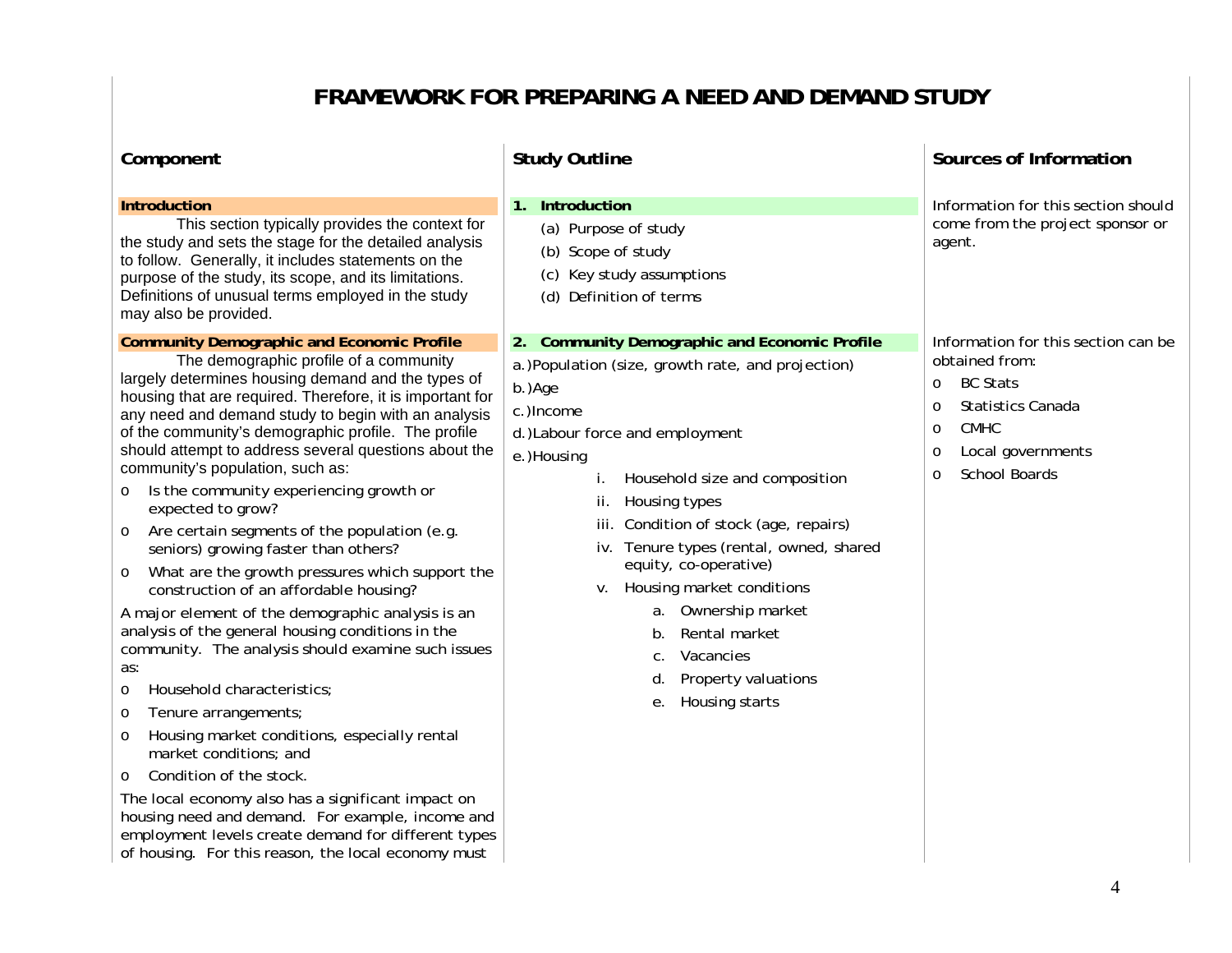| be examined to understand its current state and<br>trends or direction. Addressing the following<br>questions may help gain a good perspective of the<br>local or regional economy:<br>What are the key labour force and employment<br>trends?<br>What are the future employment trends?<br>$\circ$<br><b>Current Affordable Housing Need</b><br>This section reviews the extent to which<br>existing households in the community are in need of<br>affordable housing. It is the core of a need and<br>demand analysis. Issues that need to be examined<br>here include the number and proportion of:<br>Homeless households and those that are at the<br>$\Omega$<br>risk of homelessness;<br>Households paying 30% or more of their income<br>$\circ$<br>on housing;<br>Households paying 50% or more of their income<br>$\circ$<br>on housing;<br>Households that are over-housed;<br>$\circ$<br>Households living in overcrowding conditions;<br>$\circ$<br>Households living n sub-standard housing (lack of<br>$\circ$<br>bathrooms, kitchen, or need major repairs);<br>Households facing threats and harassments,<br>$\circ$<br>under notice, real threat of notice or lease | 3. . | <b>Current Affordable Housing Need</b><br>(a) Current occupiers of affordable housing (rental)<br>in need<br>(b) Households from other tenures in need<br>(c) Households with inadequate housing<br>(d) Households with social needs<br>(e) Aggregate current housing need              | Information for this section is<br>available from:<br><b>Statistics Canada</b><br>$\circ$<br><b>CMHC</b><br>$\circ$<br>Social planning agencies<br>$\circ$<br>Local governments<br>O<br>Local housing agencies<br>$\circ$ |
|---------------------------------------------------------------------------------------------------------------------------------------------------------------------------------------------------------------------------------------------------------------------------------------------------------------------------------------------------------------------------------------------------------------------------------------------------------------------------------------------------------------------------------------------------------------------------------------------------------------------------------------------------------------------------------------------------------------------------------------------------------------------------------------------------------------------------------------------------------------------------------------------------------------------------------------------------------------------------------------------------------------------------------------------------------------------------------------------------------------------------------------------------------------------------------------|------|-----------------------------------------------------------------------------------------------------------------------------------------------------------------------------------------------------------------------------------------------------------------------------------------|---------------------------------------------------------------------------------------------------------------------------------------------------------------------------------------------------------------------------|
| coming to an end; and<br>Households on waiting lists.<br>$\circ$                                                                                                                                                                                                                                                                                                                                                                                                                                                                                                                                                                                                                                                                                                                                                                                                                                                                                                                                                                                                                                                                                                                      |      |                                                                                                                                                                                                                                                                                         |                                                                                                                                                                                                                           |
| <b>Current Affordable Housing Supply</b>                                                                                                                                                                                                                                                                                                                                                                                                                                                                                                                                                                                                                                                                                                                                                                                                                                                                                                                                                                                                                                                                                                                                              |      | 4. Available Housing Stock                                                                                                                                                                                                                                                              | Information for this section can be                                                                                                                                                                                       |
| This section of the analysis looks at the<br>supply of affordable housing in the community. The<br>analysis should include estimates of the number of<br>occupied social housing units, vacant units, units<br>under construction, and units to be demolished or<br>otherwise taken out of management. General<br>affordable housing supply issues (opportunities and<br>challenges) as well as the viewpoints of housing<br>stakeholders and advocates in the community may<br>also be examined and presented.                                                                                                                                                                                                                                                                                                                                                                                                                                                                                                                                                                                                                                                                       |      | (a) Current occupiers of affordable housing in need<br>(b) Vacant units within social housing sector<br>(c) Committed supply of new affordable housing<br>(d) Units to be taken out of management<br>(e) Aggregate stock to meet current housing need<br>(f) Current Unmet Housing Need | obtained from:<br>Local housing agencies<br>$\circ$<br>Social housing providers<br>$\circ$<br>Local governments<br>$\circ$<br><b>BC Non-Profit Housing</b><br>$\circ$<br>Association (BCNPHA)                             |